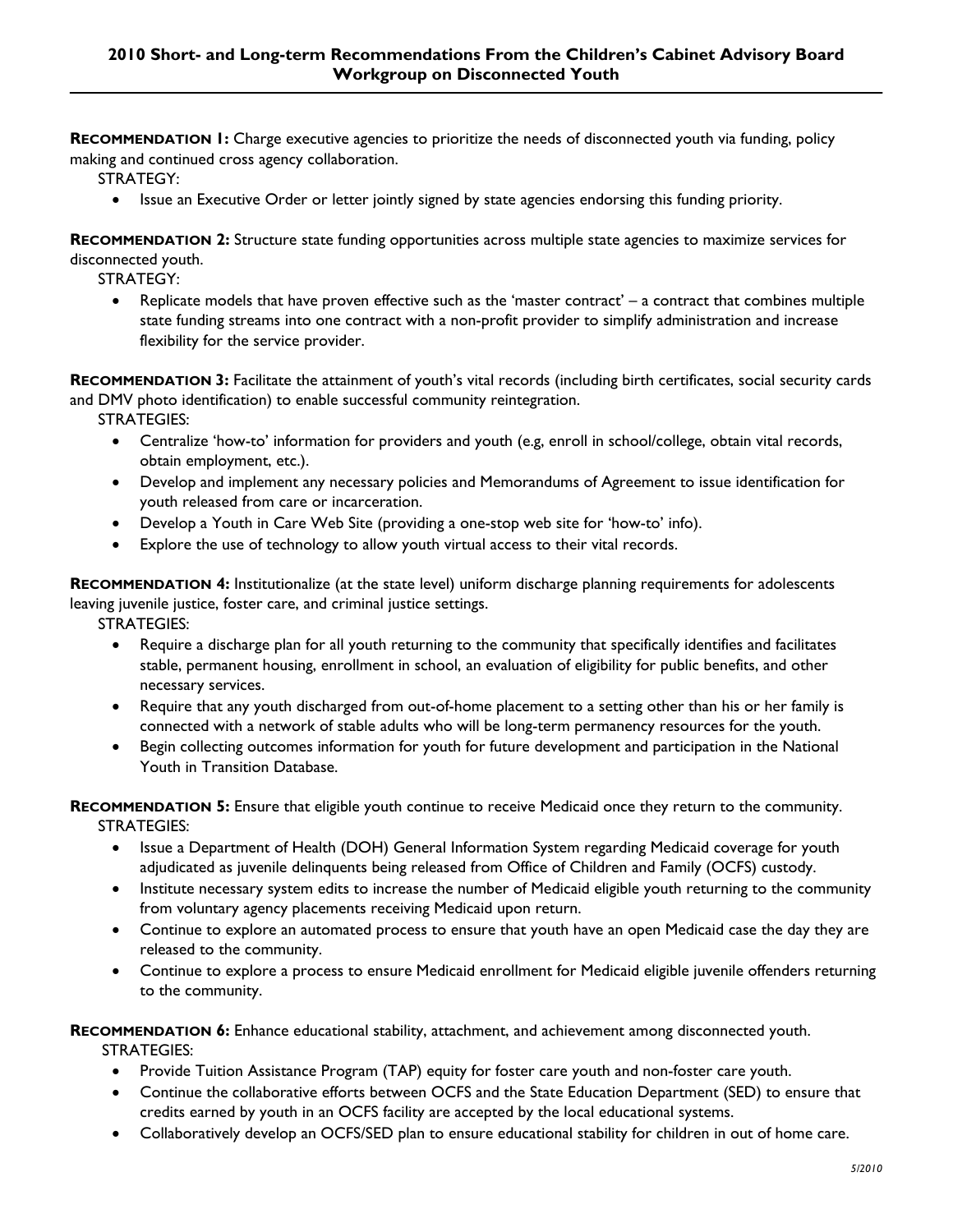## **2010 Short- and Long-term Recommendations From the Children's Cabinet Advisory Board Workgroup on Disconnected Youth**

- Require schools to expeditiously enroll at risk youth returning to their communities.
- Require that all youth who are under the age of 21 and entitled to educational services under NYS Education Law – participate in educational programming while incarcerated. A youth's stay in a correctional facility can be as long as several years and should be viewed as an opportune time for intense immersion in education and training.
- Promote Foster Care Higher Education On-line Resources. Launch an on-line resource of all the higher education tuition assistance programs available to youth who have been in foster care jointly developed by OCFS and Higher Educational Services Corporation.
- Explore opportunities for more timely transfer (electronic solutions) of student data (SED / OCFS).

## **RECOMMENDATION 7:** Increase disconnected youth's access to employment opportunities.

STRATEGIES:

- Seek additional federal funds for the Summer Youth Employment Program and conduct outreach to ensure expanded participation by disconnected youth.
- Expand use of Department of Labor's (DOL) CareerZone in juvenile justice facilities and in local correctional facilities, and by aftercare providers.
- Create a New York State Career Guide for youth and adults that will serve as a companion to the CareerZone and JobZone websites. The Career Guide will provide information to build lifelong career decision-making skills to connect youth and jobseekers to resources covering all aspects of career exploration, and to outline what is necessary for success in the 21<sup>st</sup> century learning and work environments.
- Work with SED to require school districts to use CareerZone as part of the school curriculum.
- Fully utilize and publicize the Work Opportunity Tax Credit, particularly the new provisions that expand federal eligibility to disconnected youth.
- Increase employment readiness for students incarcerated in local correctional facilities in a partnership with Division of Criminal Justice Services (DCJS), SED, and DOL.

## **RECOMMENDATION 8:** Ensure supportive housing for homeless adolescents.

STRATEGIES:

- Develop a cross agency vision for developing and maintaining supportive housing for homeless, disconnected youth, with a clear lead agency and clear partner agency roles—particularly Division of Housing and Community Renewal, Office of Temporary and Disability Assistance, and OCFS.
- Prepare a report that will include a needs assessment, an existing housing inventory, key elements of successful models, costs and potential funding sources.

**RECOMMENDATION 9:** Highlight and address the needs of children with incarcerated parents across state agencies that have varying levels of responsibility for these youth.

STRATEGIES:

- Issue an Executive Order to institute cross-agency collaboration to address the needs of children with incarcerated parents and designate DCJS with lead responsibility.
- Develop and adopt, across agencies, a set of 'guiding principles' for agencies and localities working with children of incarcerated parents.
- Provide training on best practice protocols (e.g., DC|S training curriculum) for those working with children of incarcerated parents.
- Conduct workshops throughout the state to raise awareness of the issues.

**RECOMMENDATION 10:** Gather data regarding children of incarcerated parents to identify these often hidden children and learn more about the services that can benefit them and their family members.

STRATEGIES:

- Conduct survey of Department of Correctional Services' inmates to determine the number of children with incarcerated parents and the issues faced by these children.
- Explore the use of the Division of Probation and Correctional Alternatives county data.